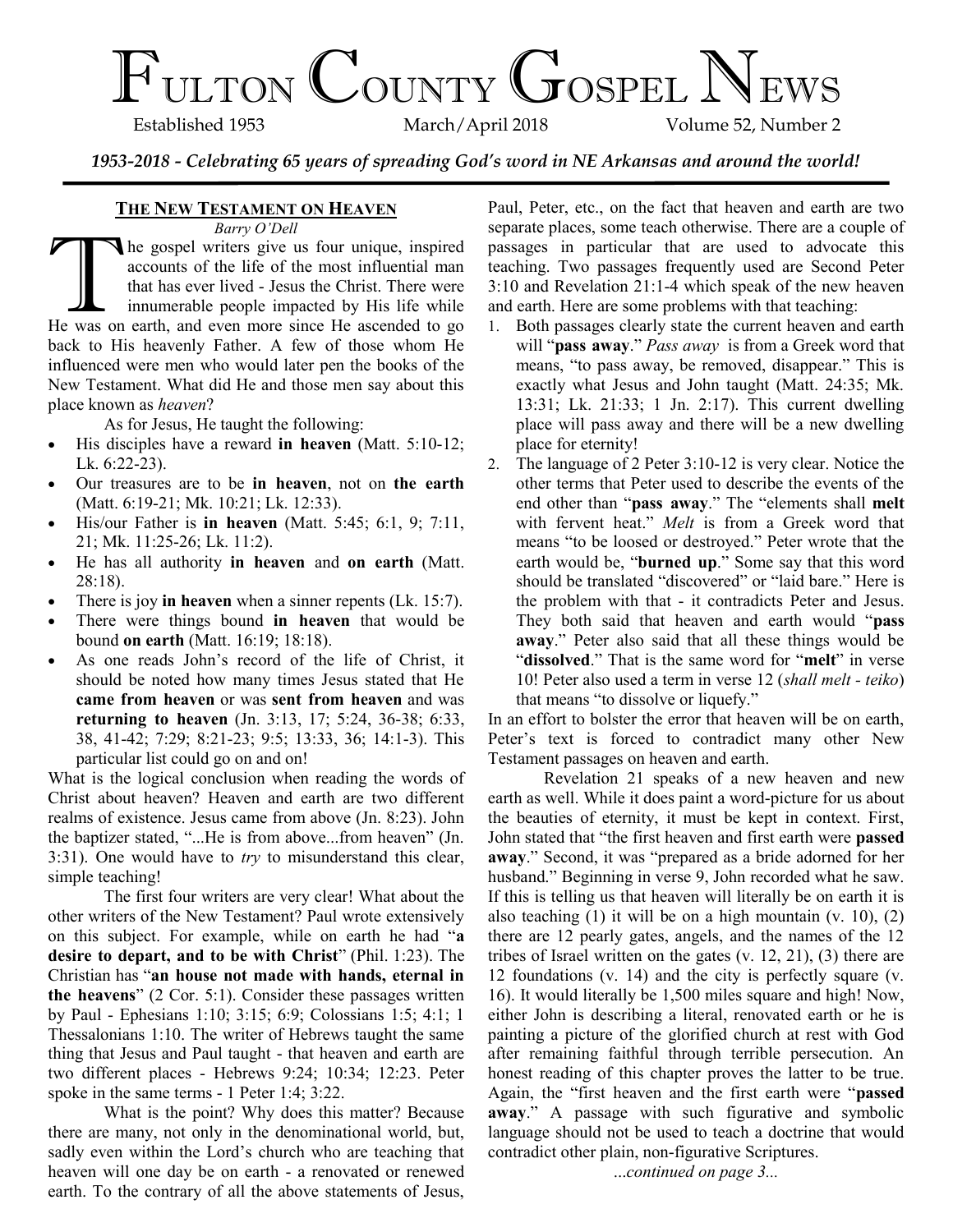# **BOTH OLD AND NEW TESTAMENTS TEACH HEAVEN IS NOT ON EARTH**

*Billy Bland*

W hile man will live forever, it will not be on the earth. In fact Peter, by the inspiration of the Holy Spirit, wrote that when Jesus comes again the heavens and the earth shall be "burned up." Peter stated, "But the day hile man will live forever, it will not be on the earth. In fact Peter, by the inspiration of the Holy Spirit, wrote that when Jesus comes again the heavens and the earth shall come as a thief in the night; in the which the heavens shall pass away with a great noise, and the elements shall melt with fervent heat, the earth also and the works that are therein shall be burned up. *Seeing* then *that* all these things shall be dissolved, what manner *of persons* ought ye to be in *all* holy conversation and godliness, Looking for and hasting unto the coming of the day of God, wherein the heavens being on fire shall be dissolved, and the elements shall melt with fervent heat (2 Pet. 3:10–12). Would not even a causal reader of the above text understand the earth and the works that are therein shall be **burned up**? Some however, might ask "but does not the context also mention a new heavens and new earth"? Yes, it does. After saying the earth will be burned up when the Lord returns, Peter then said, "Nevertheless we, according to his promise, look for new heavens and a new earth, wherein dwelleth righteousness" (2 Pet. 3:13). The new heavens and new earth are used as a figure describing the future dwelling of God's people. They are so used in both the Old and New Testaments.

"The current dwelling place of God's people serves as a figure of the future dwelling place. Since God's faithful ones are to live with him eternally in [the third] heaven (Matt. 5:12; Phil. 3:20;Col. 1:5; 1 Pet. 1:4; et al.), the "new heavens and new earth" figuratively represent the spiritual (not physical) dwelling place of the righteous (cf. 1Cor. 15:48-54). This is one of the many examples in the Bible where physical symbols are used to illustrate spiritual concepts" (cf. 1 Cor. 15:22,45; 2 Cor.6:16; Heb. 12:22-23; 1 Pet. 2:5-9; 3:20-21; et al.) (Moore).

Old Testament saints knew heaven was the eternal home of the soul. King David knew his dead son could **not return** to him, but he could **go** to him. He said, "But now he is dead, wherefore should I fast? Can I bring him back again? I shall go to him, but he shall not return to me" (2 Sam. 12:23). Obviously, David did not believe in a "renovated" earth. His son would "**not return to him"** on earth, but he would "**go to him**." Abraham and his offspring knew they were strangers and pilgrims on earth and they looked for a heavenly city. The writer of Hebrews stated, "These all died in faith, not having received the promises, but having seen them afar off, and were persuaded of *them*, and embraced *them*, and confessed that they were strangers and pilgrims on the earth. For they that say such things declare plainly that they seek a country. And truly, if they had been mindful of that country from whence they came out, they might have had opportunity to

have returned. But now they desire a better *country*, that is, an heavenly: wherefore God is not ashamed to be called their God: for he hath prepared for them a city" (Heb. 11:13–16).

The Holy Spirit, through Paul, affirmed our eternal home is "in the heavens," and not here on earth. "For we know that if our earthly house of *this* tabernacle were dissolved, we have a building of God, an house not made with hands, eternal **in the heavens**" (2 Cor. 5:1). Since it is "eternal **in the heavens**," it will never be here upon the earth. Paul also says the Christian's hope is "laid up for you **in heaven**." To the saints in Colosse, Paul said, "We give thanks to God and the Father of our Lord Jesus Christ, praying always for you, Since we heard of your faith in Christ Jesus, and of the love *which ye have* to all the saints, **For the hope which is laid up for you in heaven,** whereof ye heard before in the word of the truth of the gospel" (Col.1:3–5). Since our hope is laid up for us **in heaven**, it is not laid up for us on earth. Jesus taught, "Lay not up for yourselves treasures upon **earth**, where moth and rust doth corrupt, and where thieves break through and steal: But lay up for yourselves treasures in **heaven**, where neither moth nor rust doth corrupt, and where thieves do not break through nor steal: For where your treasure is, there will your heart be also" (Mat. 6:19–21). Jesus contrasted **earth** with **heaven**.

The Hebrews' writer states; "Which *hope* we have as an anchor of the soul, both sure and stedfast, and which entereth into that within the veil; Whither the forerunner is for us entered, *even* Jesus, made an high priest for ever after the order of Melchisedec" (Heb. 6:19–20). Our hope is "within the veil," where Jesus has entered (heaven). Likewise, Paul says our affections should be set on things which are **above where Christ is dwelling.** "If ye then be risen with Christ, seek those things which are **above**, where Christ sitteth on the right hand of God. Set your affection on things **above**, not on things on the **earth**. For ye are dead, and your life is hid with Christ in God. When Christ, *who is* our life, shall appear, then shall ye also appear with him in glory. Mortify therefore your members which are upon the **earth**…" (Col. 3:1–5). Paul repeatedly contrasted the words **above** and **earth**. The Christians' affections and hopes are on the above and not on the earth. Paul reminds us that our citizenship is **in heaven where Christ is.** "For our conversation is **in heaven**; from whence also we look for the Savior, the Lord Jesus Christ" (Phil. 3:20).

Finally, attention is given to the fact that our living hope and our inheritance is laid up for us **in heaven**. "Blessed *be* the God and Father of our Lord Jesus Christ, which according to his abundant mercy hath begotten us again unto a lively hope by the resurrection of Jesus Christ from the dead, To an inheritance incorruptible, *...continued at top of next page...*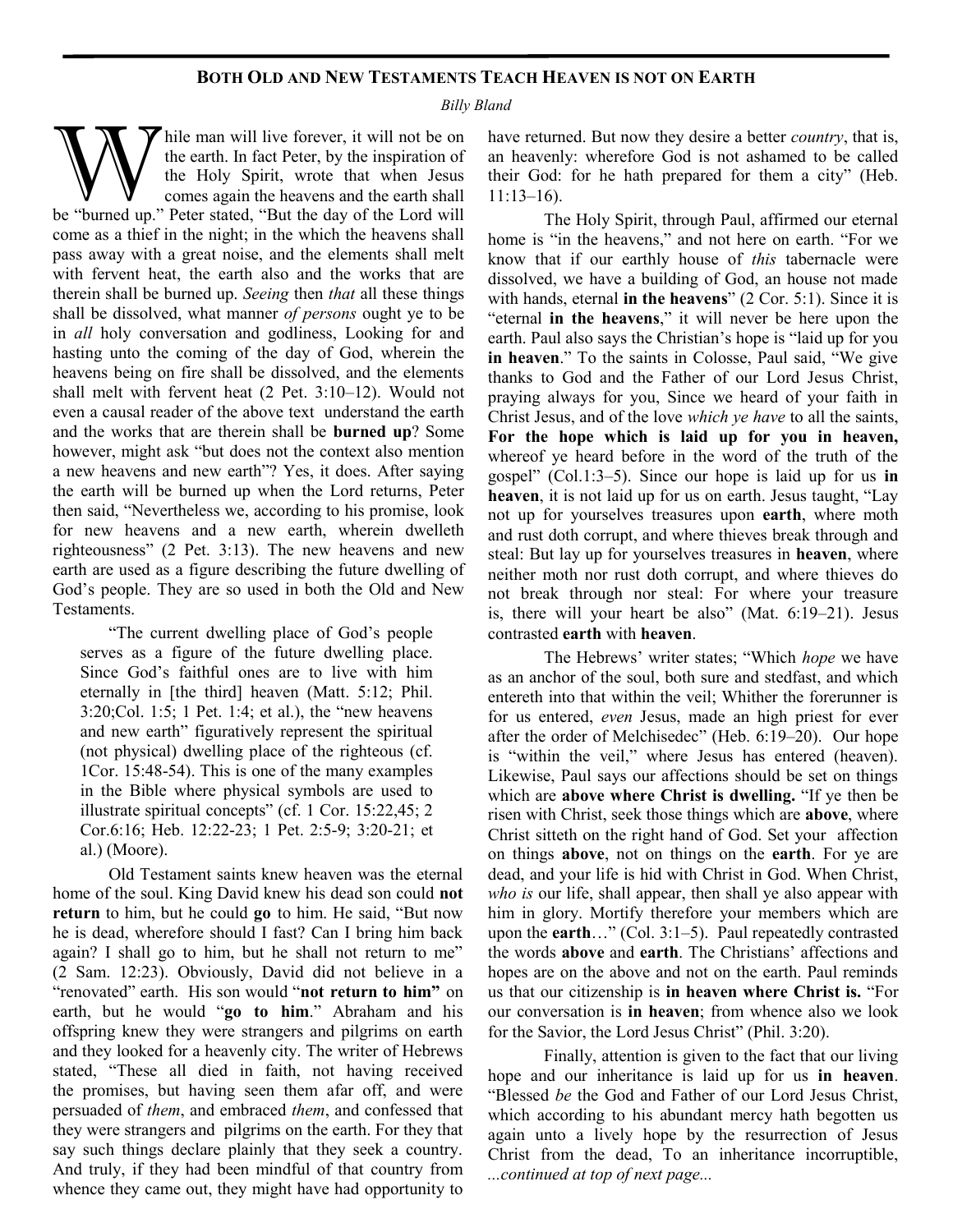# ...*continued from page 2...*

and undefiled, and that fadeth not away, **reserved in heaven** for you, Who are kept by the power of God through faith unto salvation ready to be revealed in the last time" (1 Pet. 1:3–5). Peter affirmed that the Christian's inheritance is **reserved in heaven**. The Christian looks forward to the time he will go to heaven. There he will be with God and with all of the redeemed from all ages. May we each so live that heaven will be our eternal home (Matt. 25:31-46).

*Billy is the Associate Director of Memphis School of Preaching and serves as an elder of the Coldwater church of Christ in Coldwater, MS*

## Works cited

Moore, Kevin. "What Is Meant By The New Heavens And New Earth In 2 Peter 3:13-14." *Moore Perspective*, 5 Oct. 2016, kmooreperspective.blogspot.com/2016/10/what-is-meant-bynew-heavens-and-new.html,.

# ...*continued from page 1…*

Another passage used to teach the renovated/ renewed earth doctrine is Romans 8:19-23. The argument is that the *whole creation* is waiting for redemption from the curse of Genesis 3. Paul wrote that there is now no condemnation to those who are in Christ (Rom. 8:1-2), and that they have become children of God through adoption (Rom. 8:15-17), and they look forward to glory (v. 18). What do the heavens and earth have to look forward to?

**Passing away** or **renovation**? To teach renovation would contradict multiple writers and passages of the New Testament. While this may be a more difficult passage to understand, it will not contradict other clear passages. This writer believes that Paul is teaching that all "groaning" in this life will one day be over for everyone/everything. However, inanimate objects do not and cannot groan and hope. On the other hand, the Christian is "saved by hope" (Rom. 8:24) and will purify himself "even as He is pure" because of that hope (1 Jn . 3:1-3). An inanimate object cannot purify itself in an effort to "be like Him" (1 Jn. 3:2). Again, this world will "pass away."

First Thessalonians 4:17 is also used to teach that when Christ comes, we will meet Him in the air and then escort Him back to a renewed earth. This idea is taught because, it is said, citizens used to meet important visitors who were approaching their city and would then escort them back. First, that belief is read into the text (eisegesis). Second, this eisegesis clearly contradicts multiple passages/writers of the New Testament. Third, when Jesus left the earth to return to the Father, He said to His disciples, "thou shalt follow Me afterwards" (Jn. 13:33, 36; 14:1-3). In a recent discussion of this subject this writer was told that he probably did not know the "renovation position" well enough to comment on it. That is an excellent example of arrogance. Our faith is to be built upon God's word, not some preacher's "position" on a subject. Even the casual reader of the New Testament can see that the renovation "position" causes many problems and contradictions within the Biblical text.

# **GOING TO HEAVEN** *- Ted Knight -* September 1974 FCGN

Do you really want to go to heaven? "Oh, yes!" you say, "anyone in his right mind wants to go to heaven." I feel sure that almost every person would respond in that way when faced with that question. I wonder though, if we are really serious about this matter of going to heaven. Let's put this desire to the test.

- 1. Do I want to go to heaven enough to put the Lord first in my life? This means that I am willing to put the Lord's work ahead of my own.
- 2. Do I want to go to heaven enough to be patient and longsuffering with my brother? Am I willing to forgive him when he wounds my feelings or do I carry a grudge against him?
- 3. Do I want to go to heaven enough to make any sacrifice I am called upon to make in order to get there?
- 4. Do I want to go to heaven enough to become a soul winner? I know that going to heaven may depend upon my taking someone else with me.
- 5. Do I want to go to heaven enough to love my brother even when he is somewhat hard to love?
- 6. Do I want to go to heaven enough to control my tongue? Am I determined to use it for the glory of God and to edify others?
- 7. Does my desire to go to heaven exceed my desire for personal gain?
- 8. Do I want to go to heaven enough to forget the past and reach forward?

I am convinced that no person will go to heaven by accident! That person who is allowed entrance there will have been determined enough to go there after death. I am also convinced that the desire to go to heaven must be the supreme desire in our life. It must exceed our desire for wealth, fame, or success according to the world's standard of success. It must be strong enough to motivate us to overcome the barriers and difficulties that will be in our way. It must be powerful enough to remove any obstacle that stands in our way. When we want to go to heaven that much we will see the church moving forward as it has never moved before. *DO YOU REALLY WHAT TO GO TO HEAVEN?*